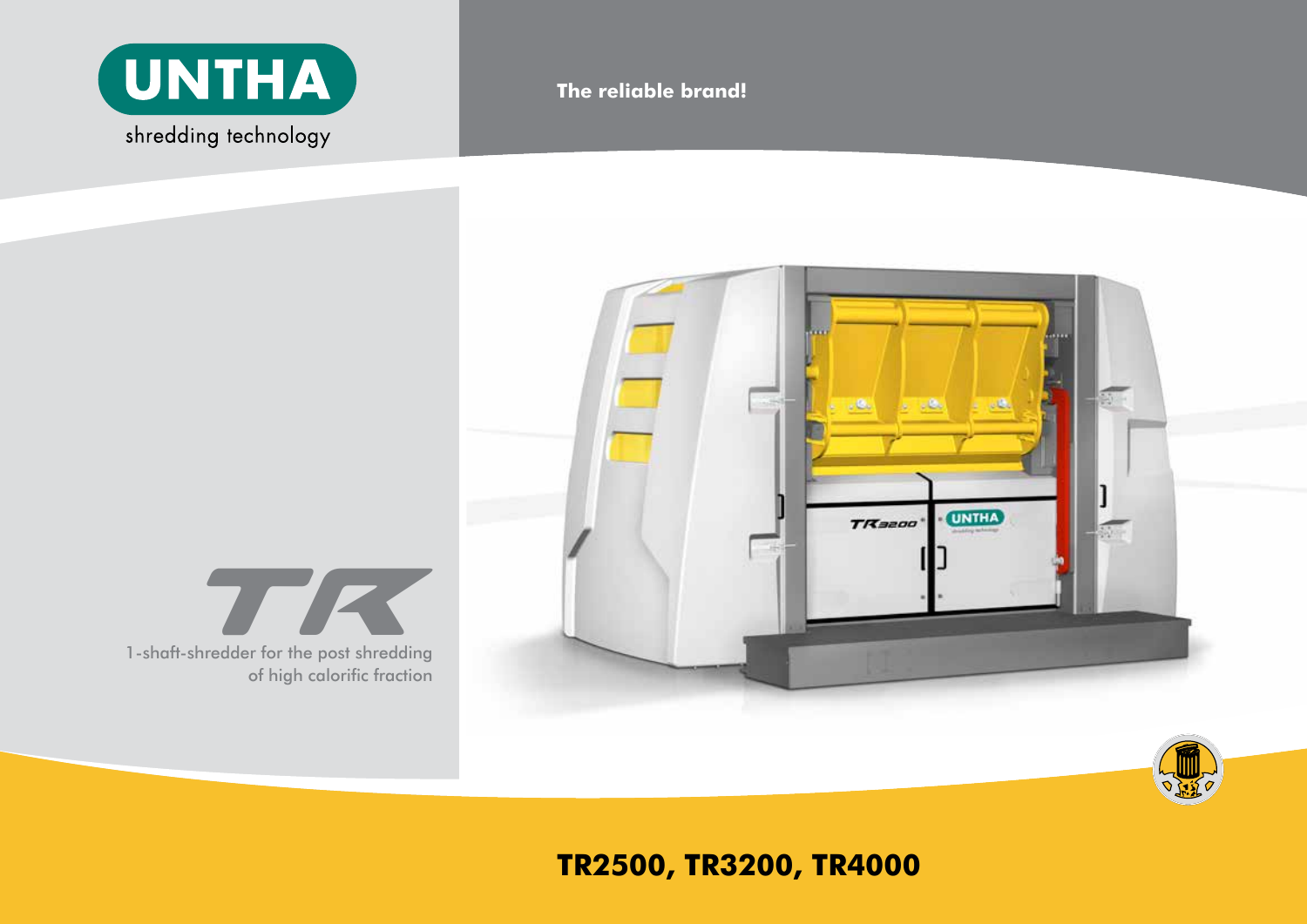#### **Reliable Post-shredder for Waste to Energy/SRF**

The reliable and powerful TR series has been specifically developed for the post-shredding of fraction with high calorific value and is mainly used in the preparation of secondary fuels.

With its high uptime and enormous throughput, the TR series is among the most profitable post-shredding equipment in the world. Some highlights among the many quality features are the quick-change cutting system, highly effective protection from foreign matter and incredibly low operating costs.

# **funcTion and design**

Thanks to the huge diameter of the rotor and the specific geometry of the shredder casing, the rotor **1** is able to pull in the material independently and the waste is pressed against the cutting bars **2** and shredded. The perforated screen **3** determines the size of the final fraction.



#### **a selecTion of implemenTed applicaTions**

**•** Treated household waste **•** Treated industrial and commercial waste **•** Bales of pre-shredded plastics **•** Pre-shredded plastic film **•** Plastic waste from vehicle dismantling **•** Pre-shredded waste from the plastics industry **•** Packaging materials **•** etc.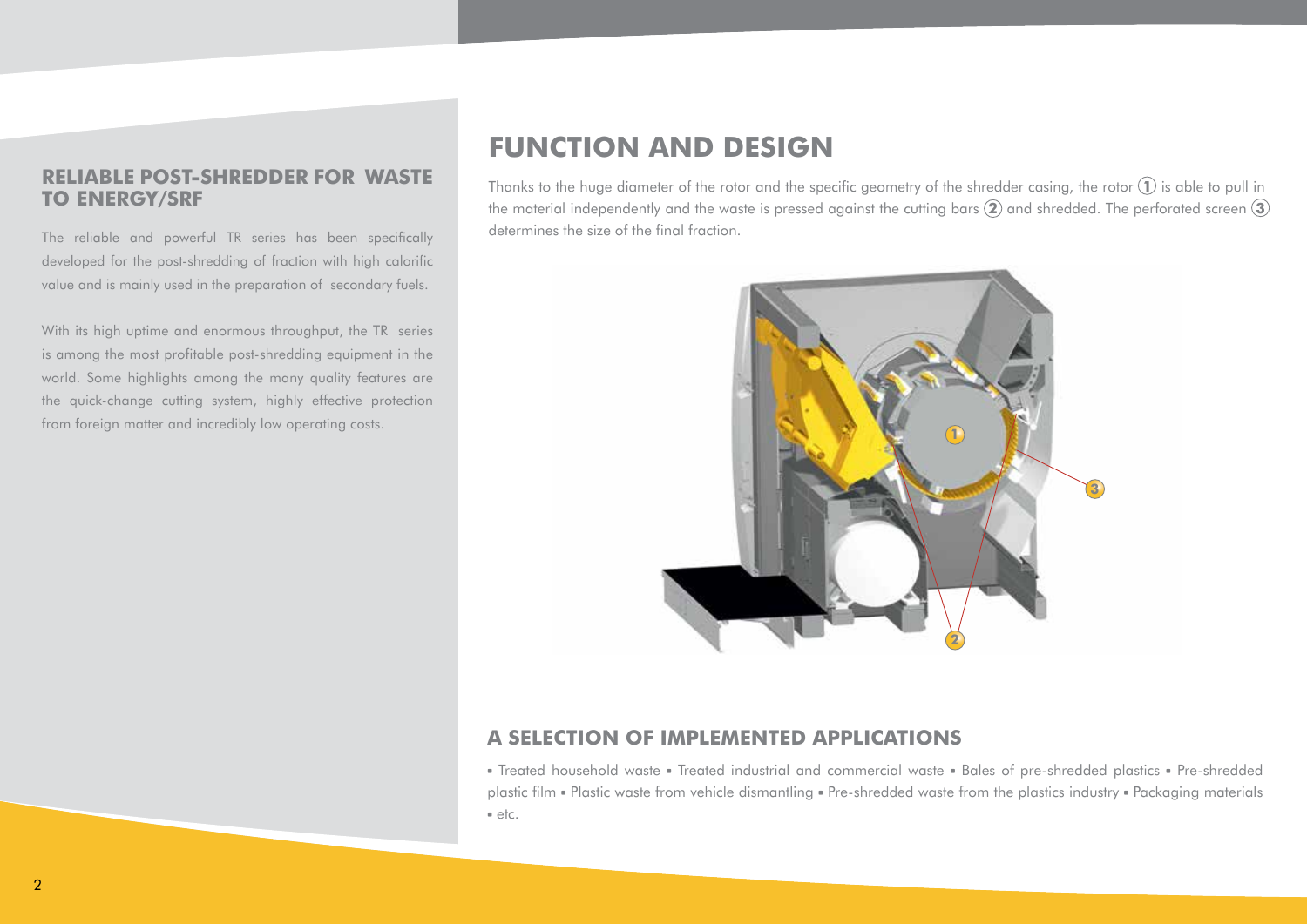

# *Tr* **series** 1-shaft shredding system

| <b>TECHNICAL DATA</b> |     | <b>TR2500</b>                     | <b>TR3200</b>      | <b>TR4000</b>      |
|-----------------------|-----|-----------------------------------|--------------------|--------------------|
| Driving power         | kW  | 250                               | 315                | 400                |
| Electrical control    |     | star-delta/<br>frequency inverter | frequency inverter | frequency inverter |
| Hydraulic power       | kW  | 3.0                               | 3.0                | 3.0                |
| $Ø$ Rotor             | mm  | 1,100                             | 1,100              | 1,100              |
| Rotor speed           | rpm | 178                               | 178                | 230                |
| Weight                |     | ca. 22                            | ca. $24$           | ca. 25             |
| Throughput*           | t/h | up to 12                          | up to 15           | up to 18           |
|                       |     |                                   |                    |                    |

\*) depending on: Quality of material and diameter of perforated screen All dimensions in mm.



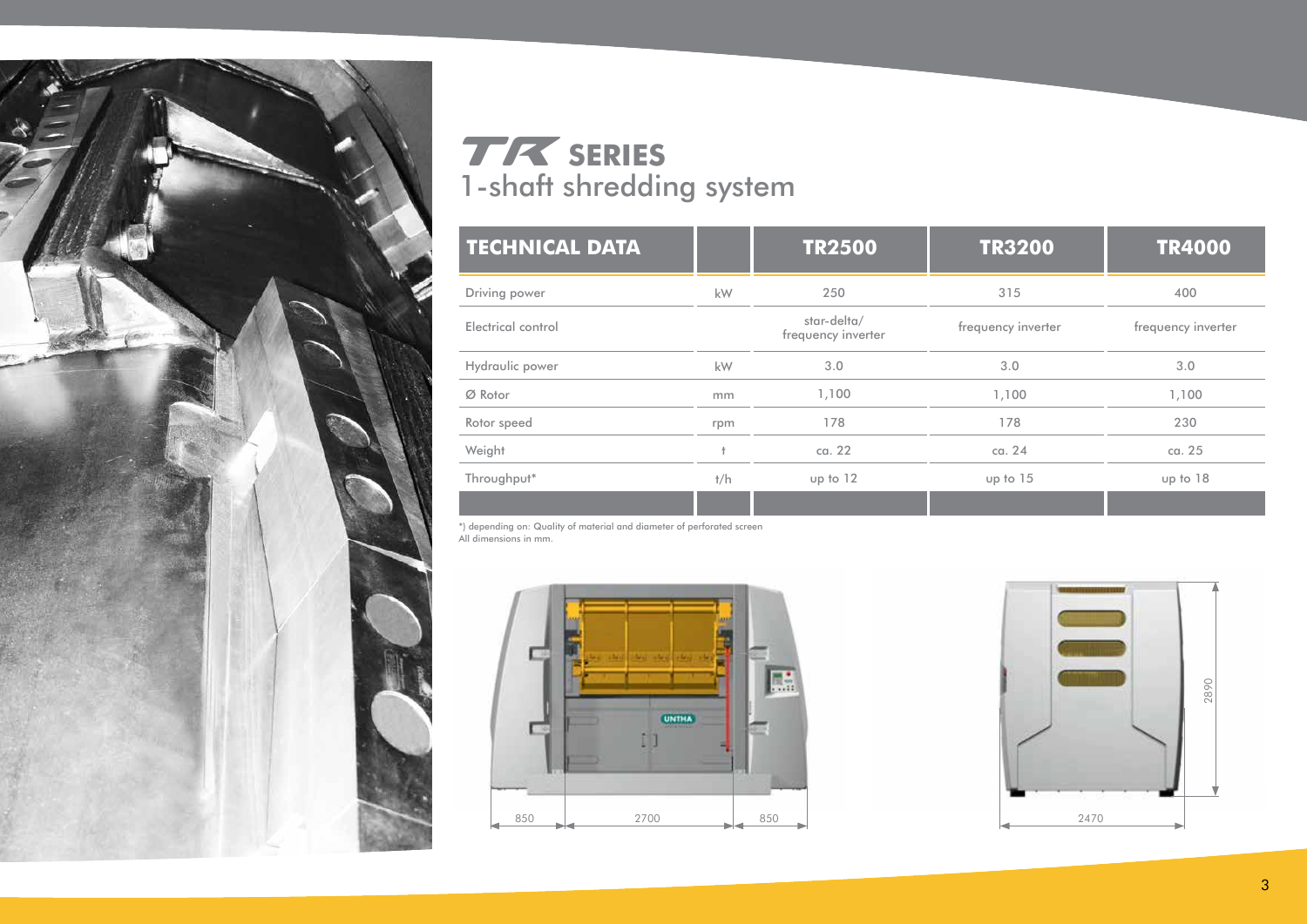#### **You r Benefi t**

## High availability

- **>** Uptime increased by up to 10 % thanks to quick-change cutting system **A** (5,000 t/year in two-shift operation)
- **>** Effective protection from foreign matter: the gate **B** opens au tomatically and in addition the drive train has a safety coupling
- **>** Simple and therefore highly failsafe drive concept **C** with single-step timing belt drive without gear
- **>** Control cabinet in dust-proof design

### Low operating costs

- **>** No ram required
- **>** Energy-efficient drive system (timing belt drive without gear)
- **>** Long service life thanks to 4-fold rotatability of the indexable inserts **D** and stator blades
- **>** Low maintenance costs thanks to short downtime for replacing the cutters, long maintenance intervals and automatic central lubrication system

# High throughput

- **>** Very large rotor diameter (1,100 mm) hence larger screen surface
- **>** Frequency inverter for infinite speed adjustment







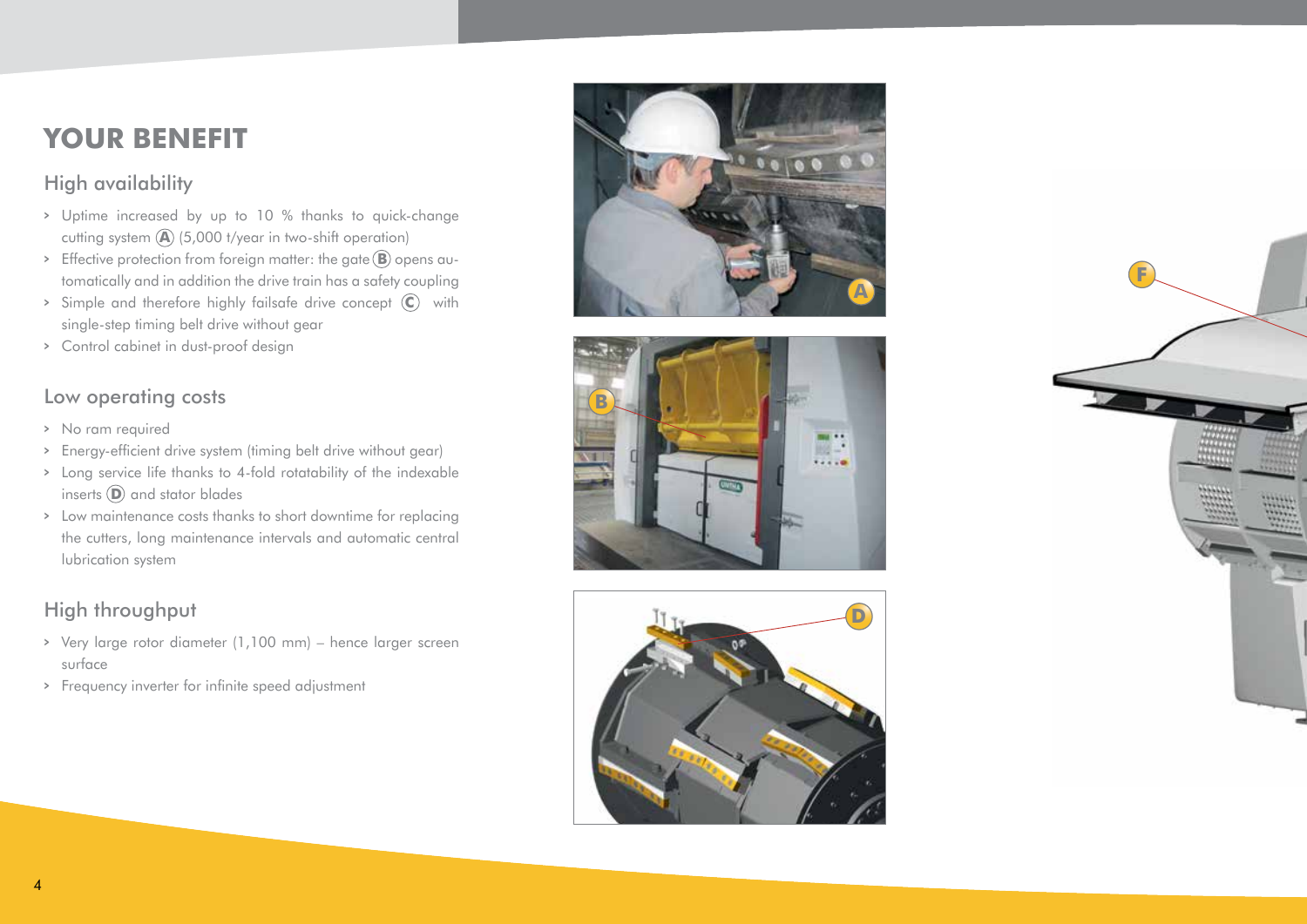

### Simple operation

**>** SRC1) panel with integrated 7" touch screen and high resolution colour display (simple menu navigation)

#### Robust, straight-forward design

- **>** Steel frame structure **E** made from warp-resistant and solid special section tubes for heavy duty applications and lowvibration running
- **>** Frame structure makes compact design possible small footprint
- **>** All machine components are easily accessible via maintenance gates; no tools needed to open them
- **>** Integrated noise reduction system **F** to reduce noise emissions by 5-10 dBA

#### **Options**

- **>** Ventilation system to protect the components from dust and contamination
- **>** Discharge belt for swift and safe discharge of material; thanks to the belt, the machine can be set up directly on the floor; no additional steel structures or frames required
- **>** Extension hopper with fill level monitoring
- **>** SRC(E)2) panel with 15" touch screen for even more ease of operation
- **>** ATEX zone 22 execution
- **>** Control cabinet room
- **>** Fire detection and fire extinguishing system
- **>** Maintenance check contracts
- **>** "UNTHA carefree package"

1) Safety remote control

2) Safety remote control (expert)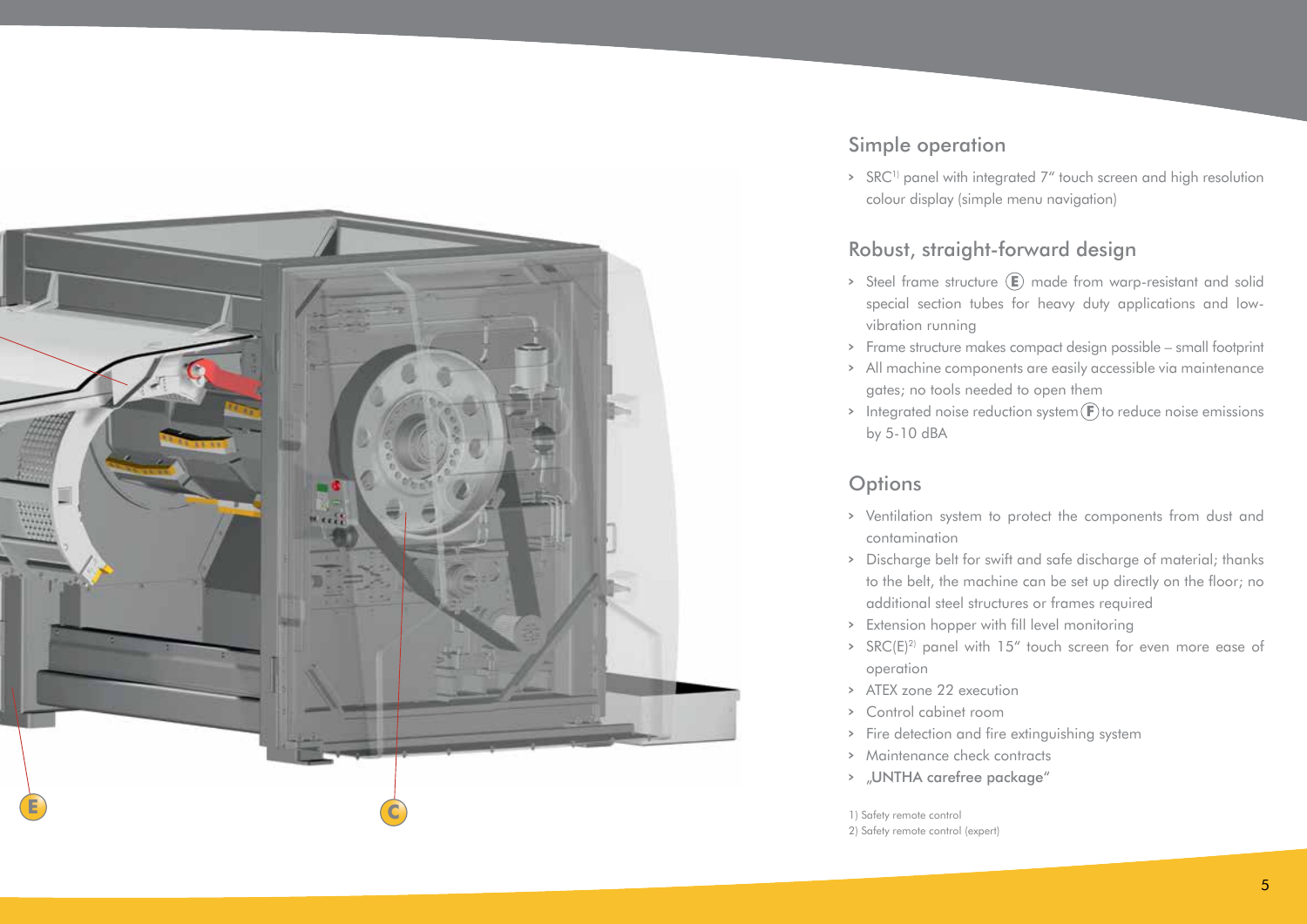## **a selecTion of implemenTed posT-shredding projecTs**





Location: Great Britain



Application: Industrial and commercial waste Solution: TR3200<br>Location: Ireland Location:



Application: Industrial and commercial waste Solution: TR3200<br>Location: Ireland Location:



Application: Prduction waste Solution: TR3200<br>Location: France Location:

| Application: | Automotive shredder residue<br>(ASR) |  |  |  |
|--------------|--------------------------------------|--|--|--|
| Solution:    | TR3200                               |  |  |  |
| Location:    | Great Britain                        |  |  |  |



Application: Industrial and commercial waste Solution: TR3200 Location: Great Britain



Application: Household waste Solution: TR2500 Location: Poland



Application: Household waste Solution: TR3200 Location: Great Britain

6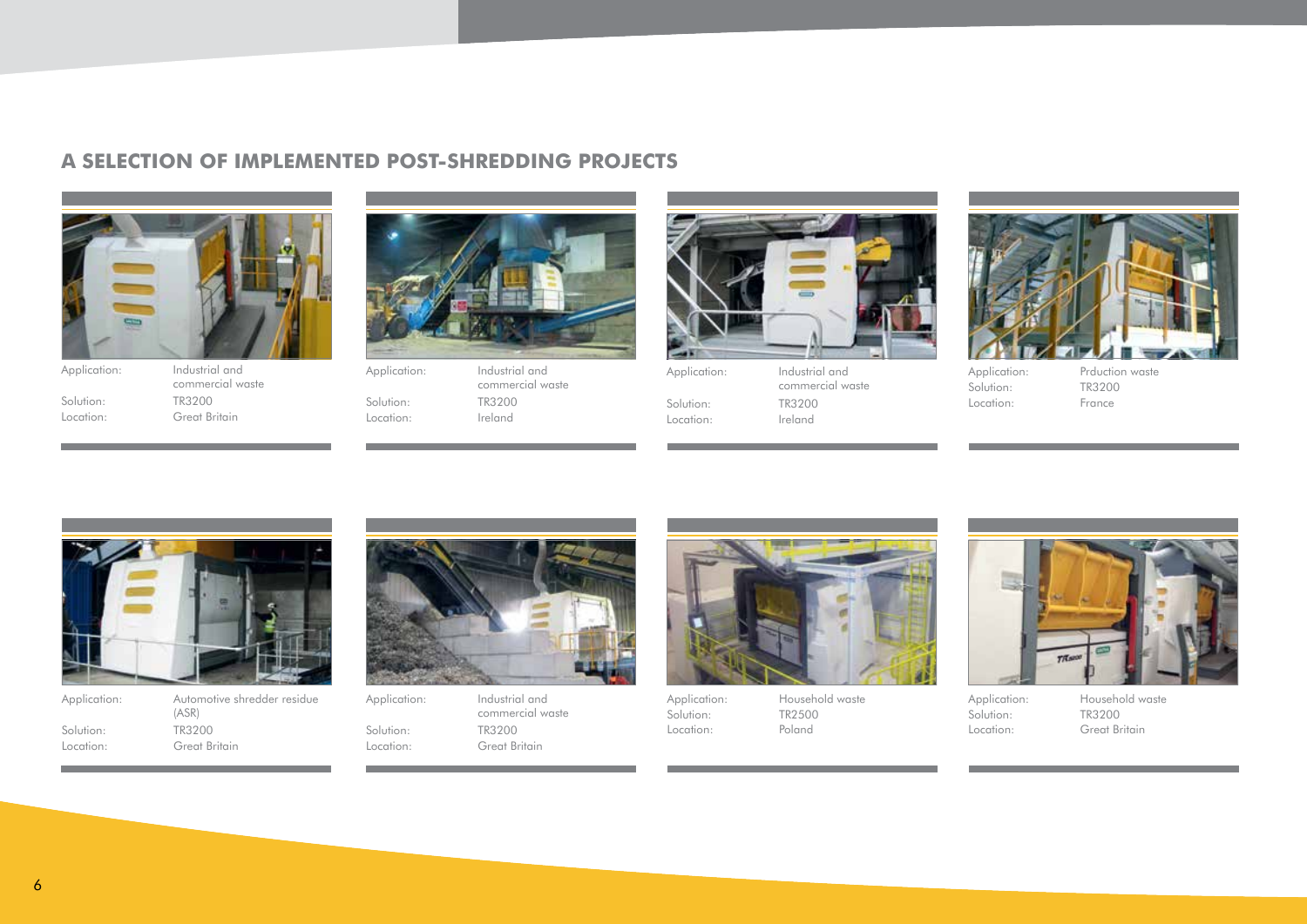#### **REFERENCE VISITS t**

We would be delighted to organise a visit to one of our reference sites for you. There you would have the chance to see our machines in action and speak to the plant ope rators about the operational efficiency of this innovative post-shredder.

loo

To arrange a reference visit please contact our sales team.

 $-$